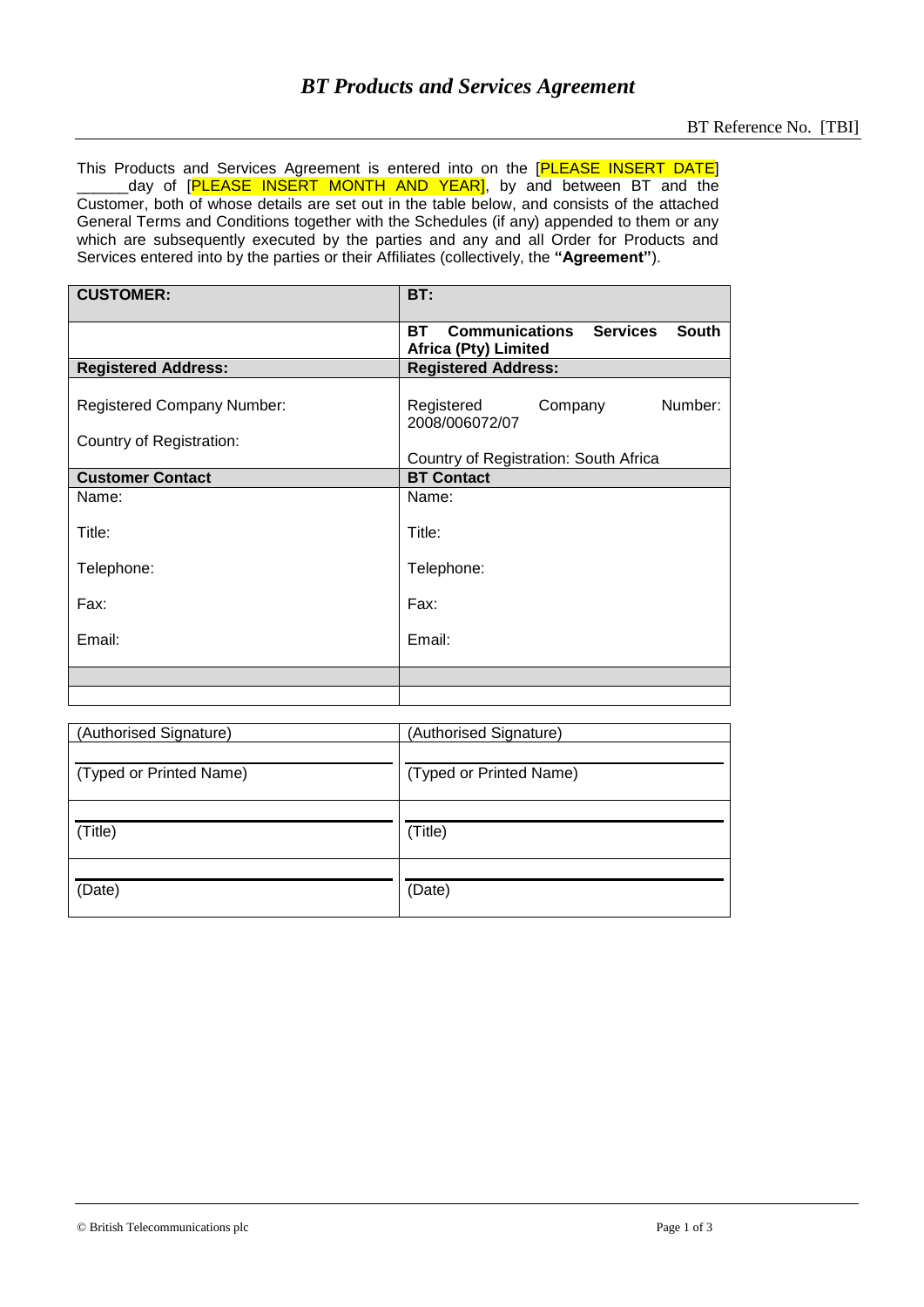#### **General Terms and Conditions**

#### **1A Definitions and Interpretation**

In this Agreement, the following definitions apply:

**"Affiliate"** of a Party means any legal entity controlling, controlled by, or under common control with such Party. **"BT"** means, with respect to the General Terms and Conditions, the BT entity that signs the cover sheet.

**"BT Equipment"** means equipment (including any software) owned or licensed by BT and placed on the Customer's premises by BT for the provision of a Service.

**"BT Parties"** means the employees, agents and subcontractors of BT or its Affiliates.

**"Business Day"** means any day which is customarily regarded in the country or locality in which the Products or Services are being provided as a day when business is undertaken, excluding national, public, or bank holidays. If the day on or by which anything is to be performed is not a Business Day, it must be done on or by the following Business Day.

**"Charges"** means the fees payable for Products or Services under this Agreement as set out in the Order or the applicable Schedule.

**"Confidential Information"** means all documentation, technical information, software, know how, business information or other materials (whether written, oral or in electronic form) concerning the business of a Party that are disclosed in confidence by the Party to the other during the term of this Agreement.

**"Content"** means information made available, displayed or transmitted in connection with a Service (including information made available by means of an HTML "hyperlink", third party posting or similar means) including all IPR contained in it, as well as the contents of any bulletin boards or chat forums, and all upgrades, updates, modifications and other versions of them.

**"Customer"** means the Customer entity that signs the cover sheet.

**"Customer Equipment"** means equipment (including software), other than BT Equipment, used by the Customer in connection with a Service.

**"General Terms and Conditions"** means these terms and conditions.

**"IPR"** means any patent, copyright, database right, design right, community design right, semiconductor topography right, registered design, rights in confidential information and know-how, or any similar right in any part of the world and shall include any applications for the registration of any such rights capable of registration in any part of the world.

**"Minimum Period of Service"** means a period of time beginning on the OSD during which a Service will be provided by BT. The Minimum Period of Service will be specified in a Schedule, Service Annex or Order.

**"Operational Service Date"** or **"OSD"** means the date on which any Service or part of a Service is first made available to the Customer by BT.

BT Reference No. [TBI]

**"Order"** means an order signed by both Parties under this Agreement.

**"Party"** means either BT or the Customer and **"Parties"** means both BT and the Customer.

**"Products"** means equipment and/or Software sold to the Customer as set out in an Order.

**"Regulated Service"** shall mean, in the UK, any Services that are subject to: (i) conditions that are imposed by Ofcom on BT either specifically or generally under Section 45 of the Communications Act 2003 and any notifications, determinations, directions, decisions and the like related thereto; (ii) a specific ruling against BT under the Competition Act 1998 by Ofcom or other relevant governmental body in the UK; and/or (iii) any formal or informal undertakings or assurances (however described) governing the conduct of BT's electronic communications business, including without limitation the undertakings given by BT to Ofcom under the Enterprise Act 2002, which took effect on 22 September 2005 and in other locations outside of the UK shall mean any Service that is subject to tariff or other analogous regulation issued by a regulatory authority within the territory in which the Service is provided having jurisdiction over telecommunications services or any statute applicable to the provision of such Services.

**"Schedule"** means any one or more schedules (including any Service Annexes) that form part of this Agreement describing the Products or Services.

**"Service"** means each service described in any Schedule and/or Service Annex and/or applicable Order(s).

"**Service Annex**" means any annexure to any Schedule.

**"Site"** means the place specified in an Order or Schedule at which BT provides a Product or Service.

**"Software"** means the software to be licensed to the Customer as specified in an Order or Schedule (as applicable) together with any embedded software and necessary for the use of, the BT Equipment.

**"User"** means any end-user who is allowed by the Customer to use or access a Service or Product.

In this Agreement, headings and bold type are for convenience only and do not affect the interpretation of this Agreement, and, unless the context otherwise requires, words importing the singular include the plural and vice-versa.

## **1 Order of Precedence**

In the event of a conflict among the documents constituting this Agreement, the order of precedence shall be as follows, in decreasing order:

- (a) Any provisions (including any tariff(s)) that apply to Regulated Services set out in a Schedule;
- (b) Service Annex
- (c) Schedules;
- (d) These General Terms and Conditions;
- (e) Orders.

# **2 Effective Date**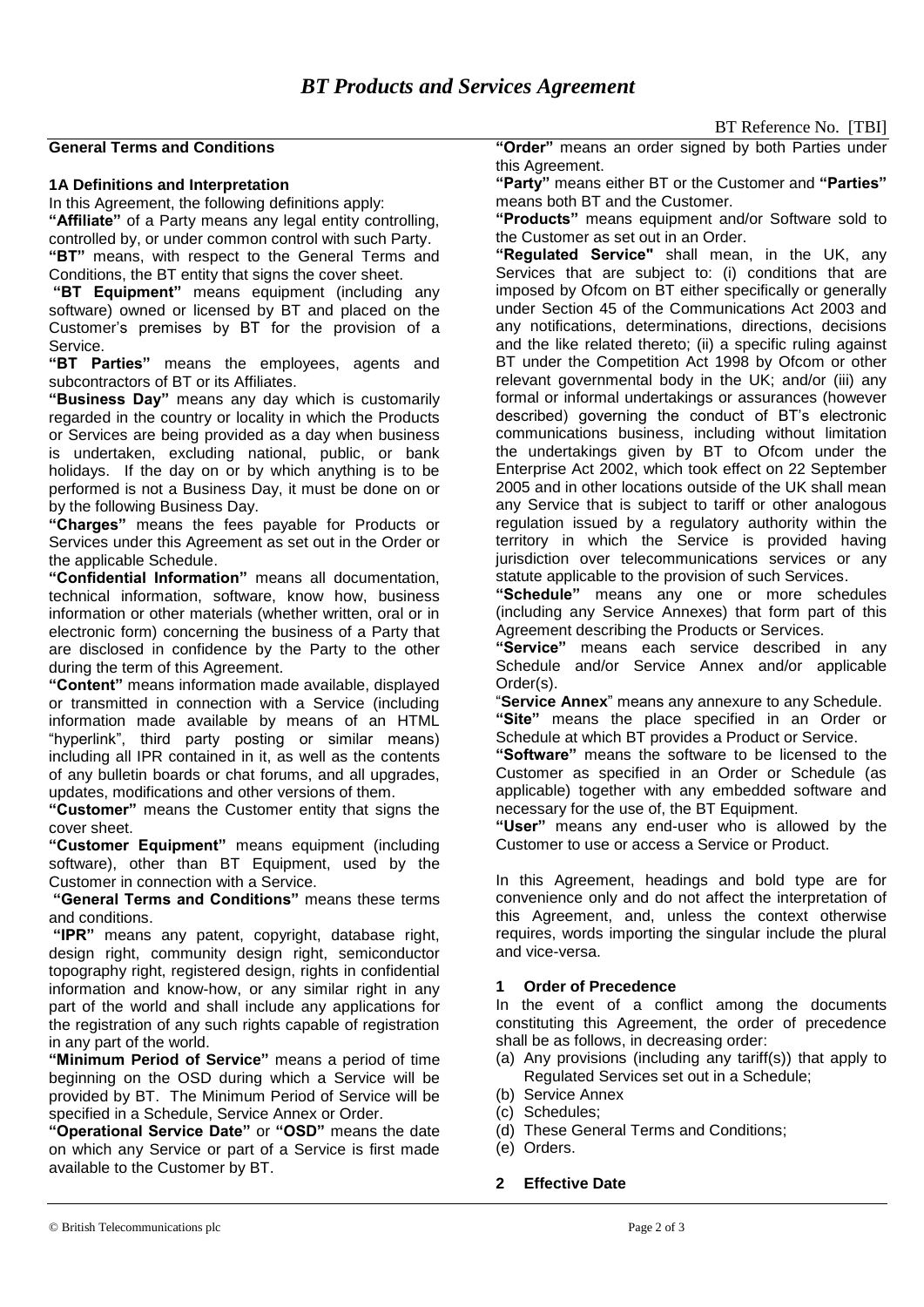This Agreement is effective when executed by authorised representatives of both Parties and shall continue until terminated in accordance with its terms.

# **3 BT's Obligations**

3.1 BT shall provide the Products and Services to the Customer in accordance with the Agreement. The duration of each Service will be set out in the applicable Schedule or Order.

3.2 BT shall use reasonable endeavours to meet any performance dates or service levels specified in a Schedule or Order but, unless otherwise expressly agreed within a Schedule, all timescales shall be estimates only.

3.3 BT shall comply with all reasonable health and safety rules and regulations and security requirements that apply at a Site that have been notified to and agreed by BT in writing. BT shall not be liable if, as a result of any such compliance, it is in breach of any of its obligations under this Agreement.

3.4 BT will use reasonable care in the removal of any BT Equipment.

3.5 Provided that BT gives the Customer as much notice as reasonably practicable, BT may occasionally:

(a) suspend a Service in an event of emergency and/or to safeguard the integrity and security of its network and/or repair or enhance the performance of its network; (b) for operational reasons, change the technical specification of the Service, provided that any such change does not materially decrease or impair performance of the Service; or

(c) provide an alternative, equivalent service, where it becomes necessary to do so.

## **4 The Customer's Obligations**

4.1 Without prejudice to Clause 9.1, where the Customer is responsible for any preparatory activities required by BT in order to supply the Products and/or Services, the Customer shall ensure that all such preparatory work, information, items or consents are completed, made available or obtained (as relevant) at its own cost in sufficient time to allow BT to complete its work and deliver the relevant Products and/or Services. If the Customer moves or changes the location of any BT Equipment without BT's prior written consent, BT may recover any additional cost or expense incurred by BT as a result of any lost or wasted time associated with attempting to locate the BT Equipment or any failed visits as a consequence of that action by the Customer.

4.2 Subject to Clause 14, If the Customer delays or fails to perform its obligations under Clauses 4.1 or 9.1, then at BT's option, BT may: (i) change the delivery date or cancel the relevant Order(s) and charge the Customer for any applicable termination Charges; or (ii) invoice the Customer for any reasonable Charges incurred for any work that is performed by BT on behalf of the Customer and that is directly attributable to the Customer's failure to perform or delay where such work is necessary to provide the Products and/or the Services. Except in the

case of an emergency, BT shall seek to notify the Customer in advance of its intention to invoke this clause.

4.3 If BT must change a Product or Service due to incomplete or inaccurate information provided by the Customer, additional one-time and/or recurring Charges may be applied, within BT's reasonable discretion.

4.4 The Customer will comply with BT's reasonable requests that are necessary for reasons of health and safety, environment, sustainability, security or the quality and/or performance of any Products and/or Services provided to the Customer. The Customer will, upon reasonable notice from BT, allow BT and BT Parties access to the Sites as may be reasonably necessary for the performance by BT of its obligations under this Agreement, including the installation or maintenance of BT Equipment or Products and the recovery or removal of any BT Equipment.

# **5 Orders**

5.1 Unless otherwise stated in a Schedule or Order, the Customer may cancel the delivery of Products or provision of Services before the relevant OSD, but will be responsible for any cancellation charges as set out in the applicable Schedule or Order or, if none are specified, as reasonably imposed by BT, provided there shall be no right to cancel the delivery of any Products that have been ordered or shipped from a third party manufacturer unless otherwise agreed with that third party manufacturer.

5.2 BT may accept instructions from a person who BT reasonably believes is acting with the Customer's authority.

# **6 Charges**

6.1 The Charges for the Products and Services are set out in the applicable Schedule or Order.

6.2 The Customer shall pay all Charges for the Products and Services within thirty (30) days of the date of BT's invoice, without any set-off, counterclaim or deduction. Where applicable, BT may set-off any amounts it owes to the Customer against any amounts owed by the Customer to BT under this Agreement. BT may, in its discretion, add interest charges, from the due date, to any past due amounts at a per annum rate of seven (7) percentage points above the base lending rate of the European Central Bank, compounded daily, or the maximum rate permitted by law, whichever is less.

6.3 Unless provided otherwise in a Schedule or Order, BT will invoice and the Customer will pay all Charges in Pounds Sterling. Charges are exclusive of all applicable taxes (including but not limited to value-added, sales, use and excise taxes), customs duties, and regulatory and other fees or surcharges (together **"Taxes"**), relating to the provision of Products and Services under this Agreement. The Customer will pay all such Taxes including those paid or payable by BT that under applicable law are permitted to be passed on by BT to the Customer, and are customarily passed on to customers by telecommunication service providers (but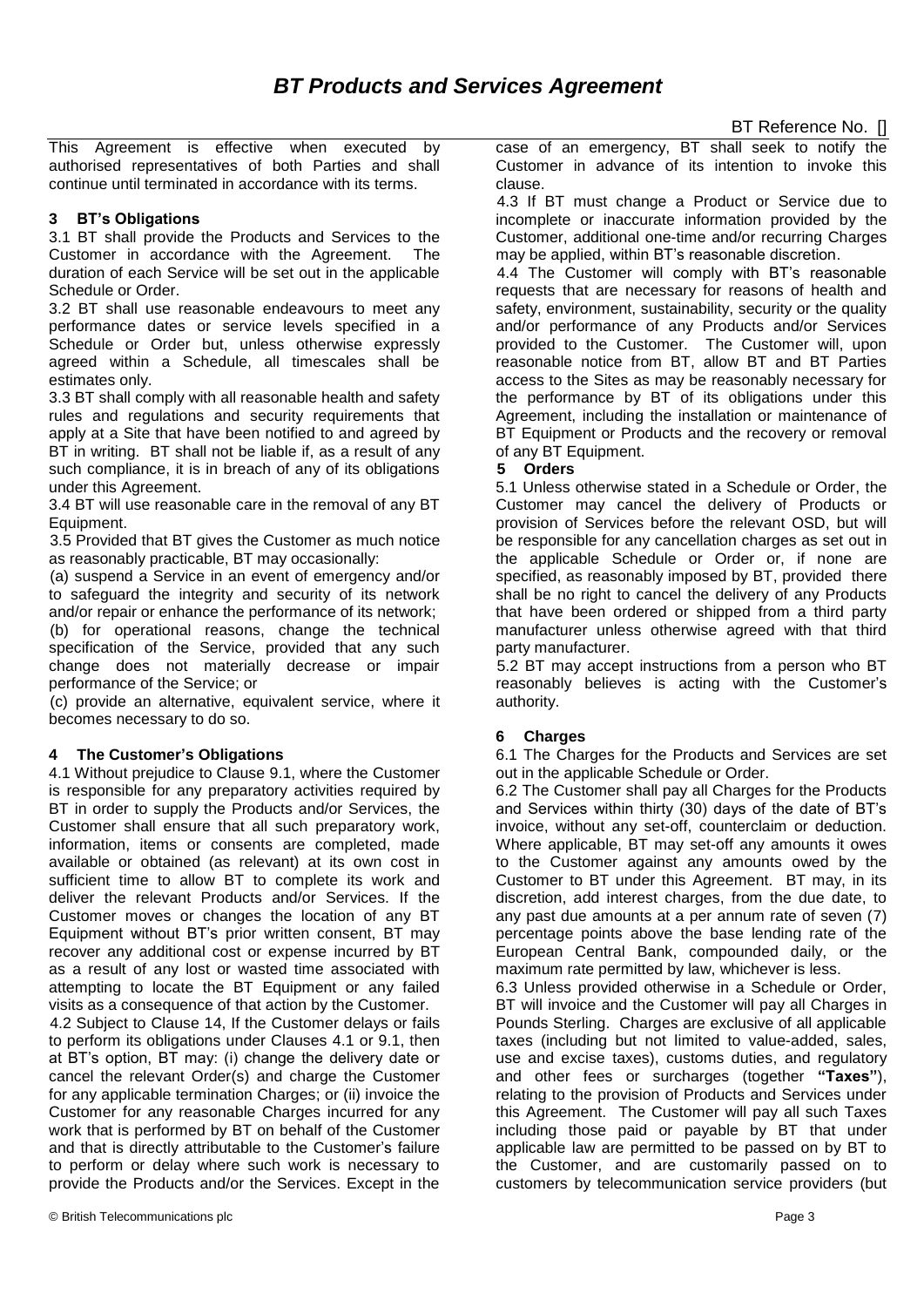for the avoidance of doubt exclusive of taxes on the net income or net worth of BT), and any related interest and penalties for Products or Services supplied under this Agreement, except to the extent a valid exemption certificate is provided by the Customer to BT prior to the delivery of any Products or Services.

6.4 In the event that payment of any amount of the Charges becomes subject to withholding tax, deduction, levy or similar payment obligation on sums due to BT, the Customer undertakes to pay to BT and/or indemnify BT for such additional amounts as are necessary in order that the net amounts received by BT after all deductions and withholdings shall be not less than what would have been received in the absence of any such requirement to make such deduction or withholding. Should the Customer withhold any amounts without first grossing up its payments, or indicate that it will do so, BT may gross up its Charges to reflect such withholding, or otherwise include such amounts on its invoices (resulting in BT being subject to tax by reference to the grossed up amount, whilst only receiving the net amount). In all cases, the Customer will provide BT free of charge with appropriate certificate(s) from the relevant authorities confirming the amount of the taxes, deduction, levies or similar payments withheld by the Customer.

6.5 The Customer will promptly, but in no event later than fourteen (14) days from the date of invoice, notify BT in writing of any disputed invoice, together with all information relevant to the dispute, including the account numbers, circuit identification, and trouble ticket numbers, if any, and an explanation of the amount disputed and the reasons. The Customer must pay all undisputed amounts in accordance with Clause 6.2 unless the disputed amount is less than 5% of the total invoice amount in which case the total invoice amount shall be due and payable by the due date. Disputes shall be resolved promptly and the resolved amount, if any, payable within fourteen (14) Business Days after resolution. Interest will accrue from the due date on subsequent payments of amounts withheld or credits on overpayments refunded.

6.6 Should the Customer initiate any change to the agreed billing arrangements (whether by assignment or otherwise) for the Products and/or Services, and such change results in additional Tax and/or withholding tax costs to BT and/or its Affiliates that they are unable to fully recover (including as a result of any impact with respect to how BT is able to bill for the Products and Services due to regulatory requirements), BT reserves the right to modify the Charges for such Products and Services accordingly, and the Customer agrees to bear those additional costs.

6.7 Without prejudice to any other provision of this Agreement, BT reserves the right to treat failure to pay by the Customer as a material breach of this Agreement. If the Customer commits such material breach, BT's rights are set out in Clause 12. Additionally, BT reserves the right to:

(a) restrict, suspend or terminate provision of the relevant Service or Order and BT shall be released from its obligations under this Agreement with respect to such Service or Order until any balance due is paid;

(b) in accordance with Clause 12.7, terminate this Agreement without liability to the Customer and without prejudice to BT's rights to be paid sums due; and/or

(c) recover any BT Equipment; where such recovery takes place, the Customer shall pay to BT such recovery Charges as may be specified in the applicable Schedule or as otherwise notified by BT to the Customer.

6.8 Unless otherwise agreed in writing, a failure by BT to include the Customer references on the invoice shall not constitute a valid reason by the Customer to withhold payment due under the invoice. The Customer shall make payment in accordance with Clause 6.2 and the instructions set out on the invoice, and where the Customer makes an aggregated payment in respect of more than one invoice, the Customer shall submit a remittance slip to show amounts paid in relation to each individual invoice.

# **7 Use of the Service**

7.1 Except as set out in Clause 17, the obligations of BT under this Agreement are solely to the Customer and not to any third party. The Customer may use any Service for its own business purposes, provided that the Customer: (a) complies with, and ensures that any User complies with the terms of any applicable legislation and any licence applicable to the Customer in any country where the Service is provided; (b) shall remain responsible for: (i) access and use of the Service by Users; (ii) all Charges incurred in connection with the Services; and (iii) compliance with all terms and conditions of this Agreement by it and Users; (c) ensures that its list of Users is kept current, and that the Customer terminates access immediately for anyone who is no longer a User; and (d) complies with the provisions of any Software licences provided with or as part of the Service.

7.2 The Customer shall keep harmless, defend and indemnify BT, its Affiliates and the BT Parties against any claims, losses, costs and liabilities arising from any claims by any third party, including Users, in connection with the use or misuse of the Product or Services in breach of Clause 7.1.

#### **8 Connection of Customer Equipment to the Products and/or Services**

8.1 The Customer is responsible for the provision, installation, configuration, monitoring and maintenance of any Customer Equipment connected to the Service or used in connection with a Product. The Customer shall ensure that any the Customer Equipment connected to or used with the Product and/or Service is connected and used in accordance with any instructions and safety and security procedures applicable to the use of that Customer Equipment.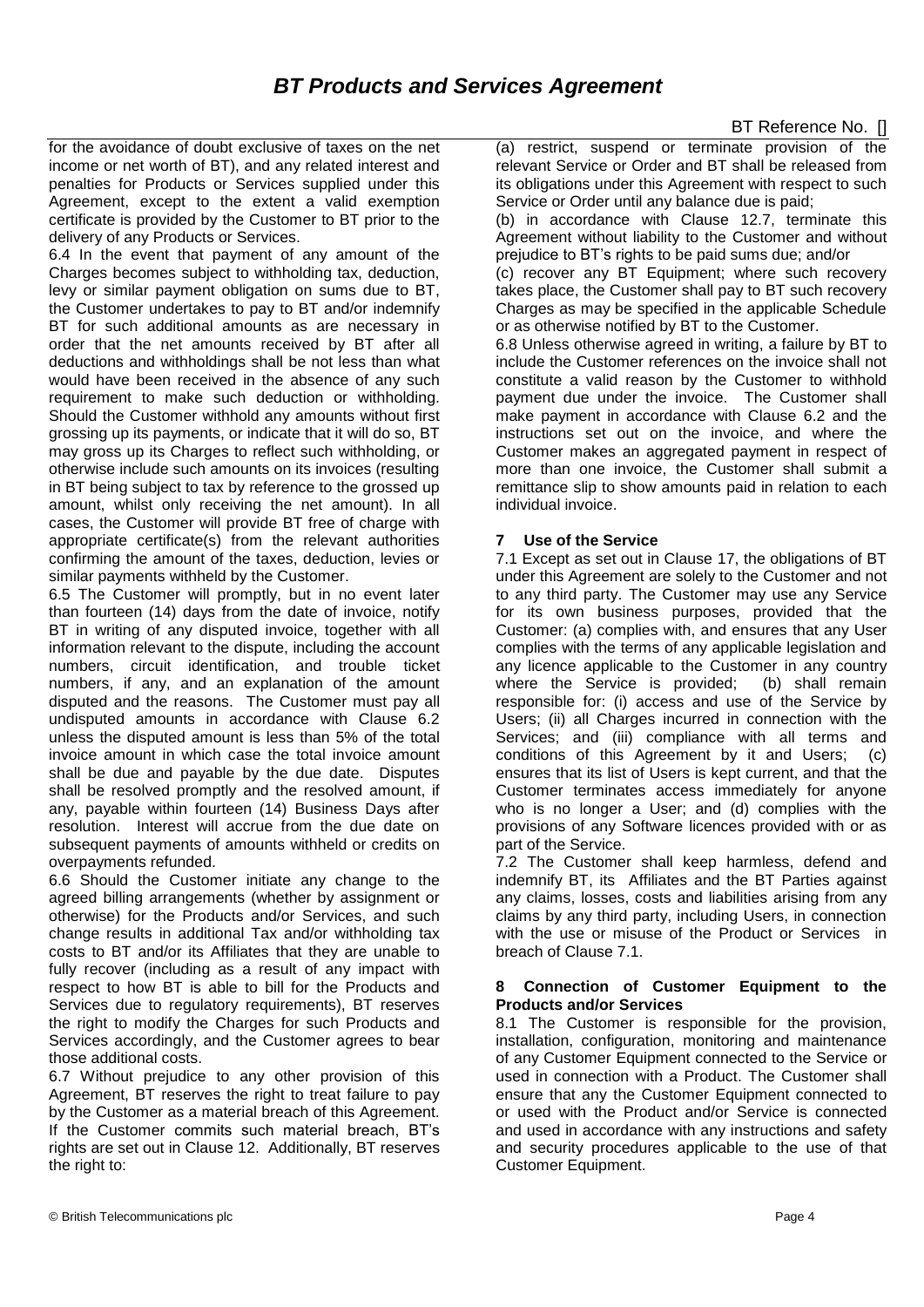8.2 The Customer shall ensure that any Customer Equipment attached (directly or indirectly) to the Product and/or Service by the Customer is technically compatible with the Service and approved for that purpose under any applicable law or regulation. BT does not make any commitment with respect to the interoperability between the Product and/or Service and Customer Equipment. In the case of Products sold for the purpose of the Customer's use with the Service, the Customer may rely upon BT's representations as to such compatibility and compliance, as of the date of provision.

## **9 BT Equipment and Products**

9.1 If BT is required to install any BT Equipment or Products at a Site, the Customer will, prior to installation and at its own expense:

(a) obtain all necessary consents, including consents for any necessary alterations to buildings and any consents required for the installation and use of any BT Equipment or the relevant Products over the Customer's network or at the Customer's Site;

(b) permit access to BT and any BT Parties to the relevant Site as may be required by BT or BT Parties to install the BT Equipment or Products;

(c) provide a suitable and safe working environment, including all necessary trunking, conduits and cable trays, in accordance with the relevant installation standards;

(d) provide any electricity and telecommunication connection points required by BT;

(e) provide any openings in buildings required to connect such BT Equipment or Products to appropriate telecommunications facilities;

(f) provide internal cabling between the BT Equipment and any Customer Equipment, as appropriate;

(g) take up or remove any fitted or fixed floor coverings, ceiling tiles and partition covers in time to allow BT to undertake any necessary installation or maintenance Services and carry out afterwards any work that may be required to make good any cosmetic damage caused during the installation or maintenance Services; and

(h) ensure that any floor loading limits will not be exceeded.

The above actions must be completed in advance of any installation work by BT; otherwise the provisions in Clause 4.2 shall apply.

9.2 Risk of loss of the BT Equipment and Products will pass to the Customer upon delivery, whether or not the BT Equipment or Products have been installed. Title to Products sold under this Agreement shall pass to the Customer upon payment of the applicable Charges. In relation to a cross-country border supply of Products, title will pass to the Customer upon delivery to a common carrier in accordance with the Free Carrier Alongside 'FCA' named place of delivery shipping point (as that term is defined by Incoterms 2010). In no event will the carrier be deemed to be an agent of BT.

9.3 The Customer is responsible for the BT Equipment and must not move, add to, modify or in any way

9.4 Upon termination of this Agreement, if the Customer wishes to dispose of any Products, then it shall notify BT accordingly and allow BT to collect such Products if BT elects to do so.

9.5 In the event that the Customer fails to notify BT in accordance with Clause 9.4 and disposes of the Products itself, the Customer shall indemnify BT against all claims, losses, costs, expenses and liabilities (including any fines levied upon BT) incurred by BT as a result of the Customer's breach of that Clause.

9.6 The Parties agree that the UN Convention on the Sales of Goods shall not apply to this Agreement.

# **10 Confidentiality**

10.1 BT and the Customer shall keep in confidence all Confidential Information obtained under or in connection with this Agreement and will not disclose it to any party other than in confidence to (a) their employees or employees of their Affiliates; or (b) their professional advisors; or (c) in the case of BT, employees of their subcontractors, in each case only to those who have a need to know such Confidential Information and to the extent necessary for performance of this Agreement or the use of the Service and/or Product.

10.2 This Clause 10 shall not apply to information that is: (a) in the public domain other than in breach of this Agreement; (b) in the possession of the receiving Party before such divulgence has taken place; (c) obtained from a third party who is free to divulge the same; or (d) developed by the receiving party independently of and without access to Confidential Information obtained under this Agreement.

10.3 If either BT or the Customer receives a demand from a lawful authority, regulatory authority or court to disclose any Confidential Information provided to it by the other, it may comply with such demand if it has (a) satisfied itself that the demand is lawful; (b) where possible, given the other party the maximum written notice permissible under the demand in which to make representations; and (c) marked the required information as the Confidential Information of the other party.

10.4 The receiving Party must, for a period of three (3) years following the termination of this Agreement, comply with this Clause 10 with respect to Confidential Information it receives under this Agreement.

10.5 The receiving Party shall return or destroy any Confidential Information upon the request of the disclosing Party.

10.6 The Parties acknowledge that a violation of this Clause 10 may cause irreparable harm to the disclosing Party, for which monetary damages would be inadequate, and injunctive relief may be sought for a breach of this Clause 10.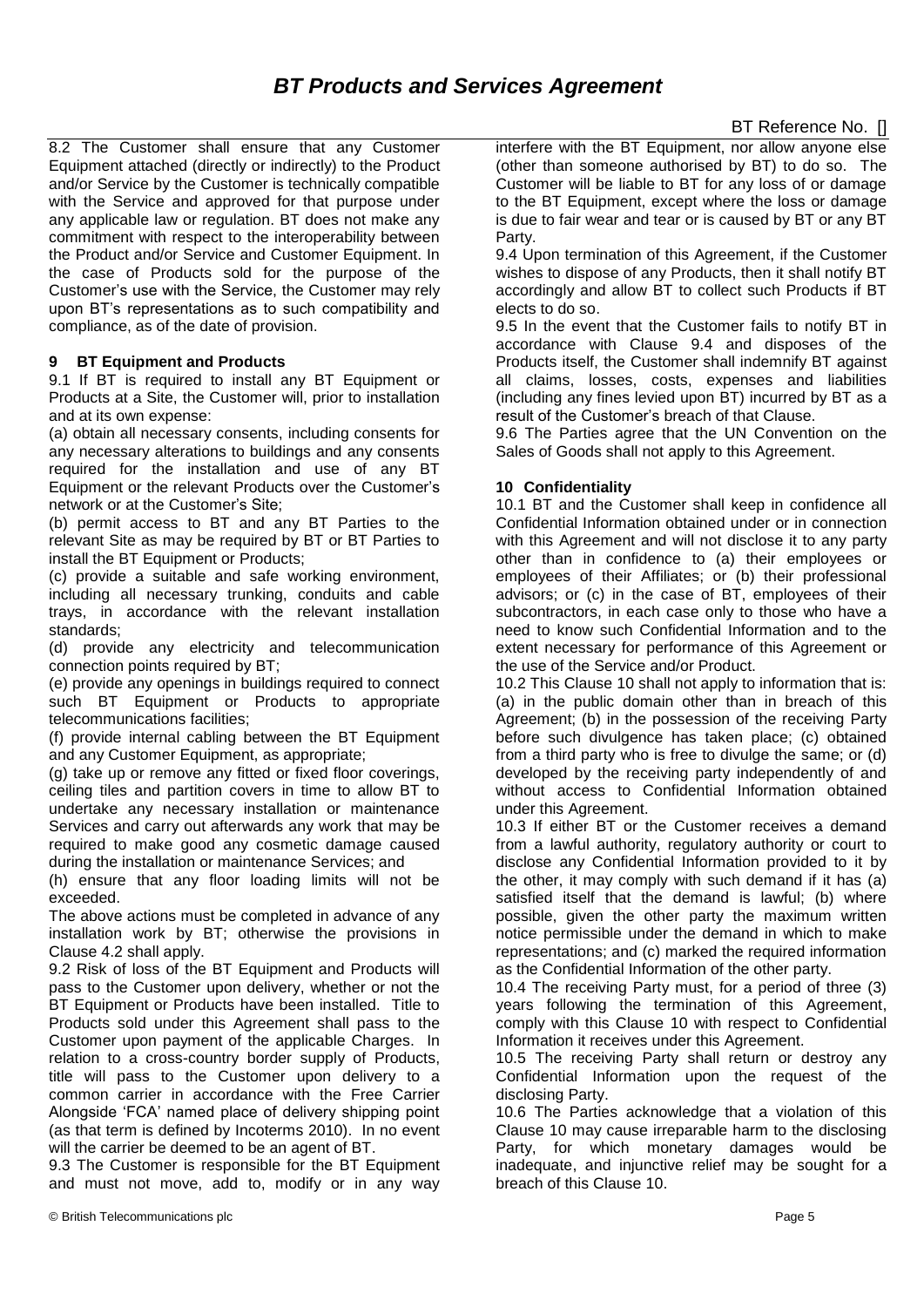# **11 Intellectual Property Rights**

11.1 All IPR of either Party either pre-existing or created by either Party during or arising from the performance of this Agreement shall remain the absolute property of that Party or its licensors.

11.2 Without prejudice to any open source software licence terms, which terms shall apply independent of this licence grant:

(a) BT grants the Customer a non-transferable and nonexclusive licence to use in object code form, all Software and associated documentation that may be supplied by BT, subject to the Customer's compliance with the Agreement, any third party terms and conditions that apply to the use of the Software, and associated documentation, solely as necessary for receipt or usage of the Products or Services; and

(b) The Customer undertakes not to copy, decompile or modify or reverse engineer any Software or knowingly allow or permit anyone else to do so, except as expressly permitted by BT in writing or otherwise provided at law.

11.3 The term of any licence granted by BT under Clause 11.2 is coterminous with the term for the Service with which the Software is associated or in relation to which any Product is supplied.

11.4 Excluding any open source Software that may be made available by BT to the Customer in connection with the delivery of the Services, BT will indemnify the Customer against all third party claims and proceedings arising from infringement of any third party's IPR by the Customer's receipt of any Services only to the extent that the Customer promptly notifies BT in writing of any such claim, that BT is given immediate and complete control of any such claim, that the Customer does not make any public statements related to the claim or in any way prejudice BT's defence of such claim, and that the Customer gives BT all reasonable assistance with such claim. All costs incurred or recovered in such negotiations, litigation, and settlements shall be for BT's account.

11.5 The indemnity set out in Clause 11.4 shall not apply to claims or proceedings arising from: (a) use of any BT Equipment, Products, Services or any Software in conjunction or combination with other equipment or software or any other service not supplied by BT; (b) any unauthorised alteration or modification of the Service, Product or any Software; (c) Content, designs or specifications supplied by or on behalf of The Customer; or (d) use of the Service, any Product or any Software other than in accordance with this Agreement.

11.6 The Customer will indemnify and hold BT harmless against all such claims, losses, costs and liabilities arising from the matters set out in Clause 11.5 (a), (b), (c) and (d) above that are attributable to the Customer or its agents or Users and will, immediately upon notification of any such claim by BT, cease any activity that gave rise to the claim.

11.7 If any Product or Service becomes, or BT believes it is likely to become, the subject of a claim of infringement of any IPR as referred to in Clause 11.4, BT, at its option and expense, may: (a) secure for the Customer a right of continued use; or (b) modify or replace the Product or Service so that it is no longer infringing, provided that such modification or replacement shall not materially affect the performance of the Product or Service.

11.8 The indemnity in Clause 11.4 sets out the Customer's sole and exclusive remedy for claims of infringement of intellectual property rights.

## **12 Termination of Service and the Agreement**

12.1 Subject to any Minimum Period of Service that may apply and unless otherwise specified in a Schedule or Order, either Party may terminate any Service at any time by giving ninety (90) days' written notice to the other; provided, however, that where the Customer exercises its rights under this Clause 12.1, the Customer shall be liable for payment to BT of any outstanding Charges by way of compensation and any applicable termination compensation as set out in the applicable Schedule or Order.

12.2 Termination of any individual Service or Order will not affect the Parties' rights and obligations with regard to any other Service or Order.

12.3 Either Party may immediately by notice terminate any affected Order(s) if one of the following events occurs: (a) the other Party commits a material breach and has failed to rectify the breach within thirty (30) days after the terminating Party has given its notice of default; (b) an event as set out in Clause 14 prevents the performance of the whole or a substantial part of the other Party's obligations in relation to that Service or Product for a continuous period of thirty (30) days after the date on which it should have been performed;

(c) any governmental or regulatory authority with competence and/or jurisdiction over the Parties decides that the provision of the relevant Service or Product under this Agreement is contrary to existing laws, rules or regulations or any decision, law or other official governmental order makes the provision of the Products or Service illegal. In such case no damages shall be due;

(d) any of the authorisations or regulatory formalities required was or is not obtained, is withdrawn or is no longer valid for whatever reason; or

12.4 A party may immediately by notice terminate this Agreement if the other Party is the subject of a bankruptcy order, or becomes insolvent, or makes any arrangement or composition with or assignment for the benefit of its creditors, or if any of its assets are the subject of any form of seizure, or goes into liquidation, either voluntary (otherwise than for reconstruction or amalgamation) or compulsory or if a receiver or administrator is appointed over its assets (or the equivalent of any such event in the jurisdiction of such other Party).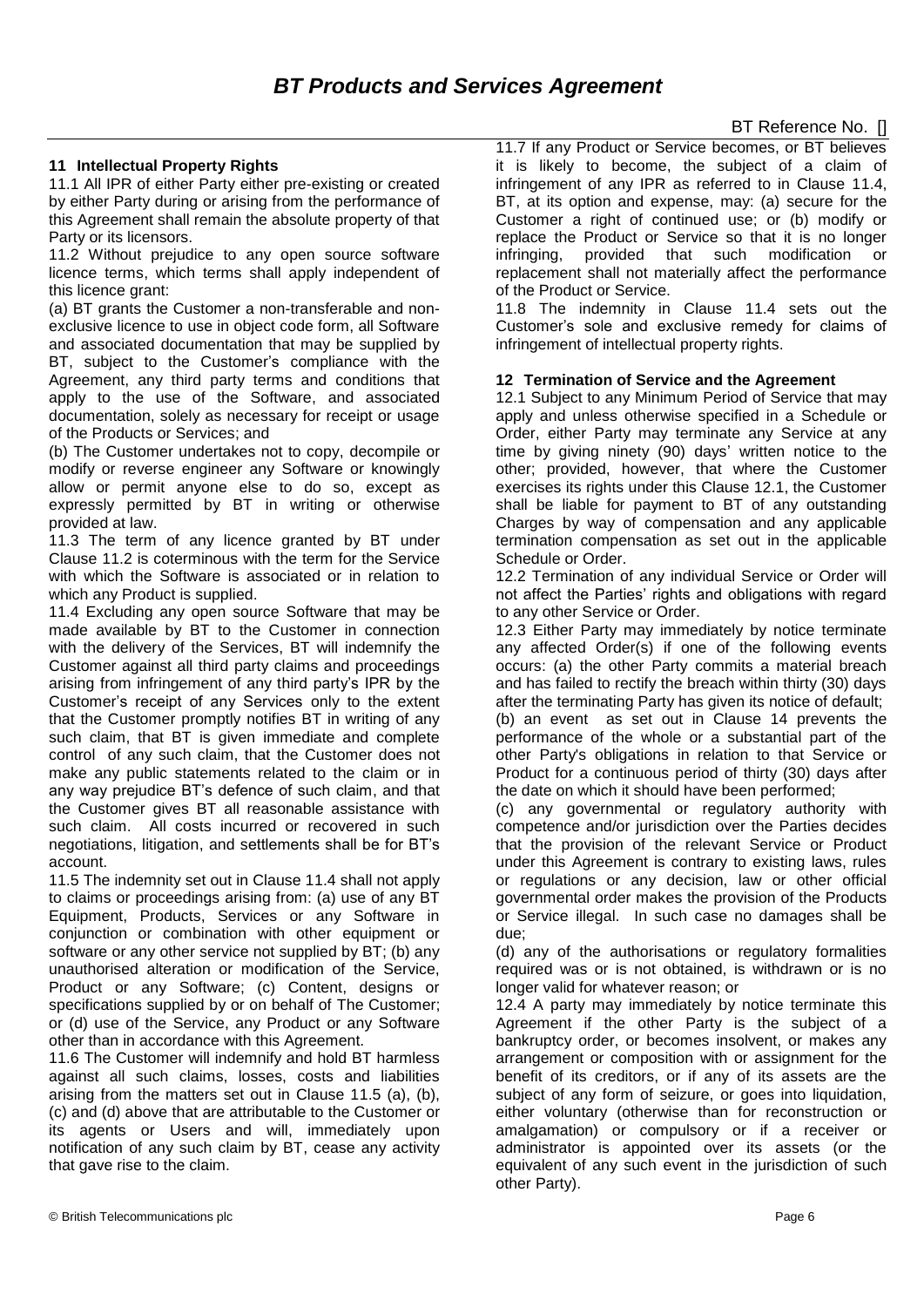12.5 Upon termination of this Agreement for any reason other than for cause, all Orders that have been executed prior to the date of termination shall remain unaffected and continue in full force and effect until termination or expiry of each Order in accordance with the terms of that Order.

12.6 Upon termination of this Agreement (including any affected Order executed under it): (a) the rights of the Parties accrued up to the date of such termination shall remain unaffected; and (b) The Customer shall cooperate fully with BT to recover any BT Equipment.

12.7 In the event of termination of this Agreement or any Order by BT for cause, BT shall be entitled to all termination compensation from the Customer as if the Customer had terminated for convenience at that point in time, as set out in the applicable Schedule(s or Order(s).

## **13 Limitation of Liability**

13.1 Neither Party excludes or restricts in any way its liability for death or personal injury resulting from its own negligence or the negligence of its employees or agents acting in the course of their employment or agency or for fraudulent misrepresentation.

13.2 Subject to Clause 13.1, neither Party shall be liable to the other, whether in contract, tort, under statute or otherwise howsoever arising under or in connection with this Agreement (including in each case negligence): (a) any loss of profits, business, contracts, anticipated savings, reputation, opportunity, goodwill (including pecuniary losses arising from loss of goodwill), or revenue; (b) any loss incurred as a result of business interruption, expenditure of time by personnel or wasted expenditure; (c) any loss or corruption or destruction of data; (d) any special, indirect or consequential loss or damage whatsoever; and/or (e) any loss arising from the transmission of viruses, in all cases set out in this Clause 12.2, whether or not that Party was advised in advance of the possibility of such loss or damage.

13.3 Subject to any other limitations of liability that are set out in the relevant Schedule, if a Party is in breach of any obligations hereunder, or if any other liability however arising, whether deliberate or unintentional (including liability for negligence or breach of statutory duty) arises in connection with an Order or with these General Terms and Conditions, then, subject to Clauses 13.1 and 13.2 of this Agreement, such Party's liability to the other Party shall be limited to R2,000,000 for any one event or series of connected events and to R5,000,000 for all events (connected or unconnected) in any period of twelve (12) consecutive months; provided, however, that any remedies contained in any Service Level Agreement shall be the sole and exclusive remedies for any failure to meet the performance obligations under that Service Level Agreement.

13.4 BT shall implement reasonable precautions to prevent any unauthorized access by third parties to any part of the telecommunications network used to provide the Services to the Customer, but BT shall not be liable for any loss or damage sustained by the Customer in the event of any unauthorized access in spite of BT's reasonable precautions

#### **14 Force Majeure: Matters Beyond the Reasonable Control of Either Party**

14.1 Neither Party shall be liable for failure or delay in the performance of its obligations caused by or resulting from force majeure, which shall include, but not be limited to, events that are unpredictable, unforeseeable or irresistible, such as any extremely severe weather, flood, landslide, earthquake, storm, lightning, fire, subsidence, epidemic, acts of terrorism, biological warfare, outbreak of military hostilities (whether or not war is declared), riot, explosions, strikes or other labour unrest, civil disturbance, sabotage, expropriation by governmental authorities and any other act or any event that is outside the reasonable control of the concerned Party.

14.2 BT will have no liability to the Customer for failure to supply the Service or a Product if (a) a third person is unable or refuses to supply or delays supplying a service or product to BT and there is no alternative available to BT at reasonable cost; or (b) BT is prevented by legal or regulatory restrictions from supplying the Service or a Product.

## **15 Dispute Resolution**

The Parties will use all reasonable efforts to amicably resolve any dispute. The Parties will, at a minimum, use the following procedure in the event a dispute arises with respect to any aspect of this Agreement. Upon written notification by one Party to the other that a dispute exists, working level managers of the respective Parties will attempt in good faith to work out a resolution within thirty (30) days following the day of written notification of a dispute. If an agreement cannot be reached by the end of the aforementioned period, the Parties shall prepare a document containing information that is designed to assist resolution of the dispute containing what has been agreed and what remains in dispute between them. No later than two weeks thereafter, or at some other time as mutually agreed by the Parties, representatives of the Parties at Vice President level or above shall meet to further attempt to resolve the matter or to agree on a course of action to resolve the matter. Such course of action may include use of formal dispute resolution processes, including but not limited to nonbinding mediation or binding or non-binding arbitration. In the event that the Parties are unable to resolve the matter or agree on a course of action at this executive level within thirty (30) days, either Party shall have the right to pursue legal or equitable remedies as it sees fit. Nothing contained herein shall preclude either Party from seeking equitable relief at any time in a court having jurisdiction under the terms of this Agreement in the event that a risk of imminent harm to that Party exists and no appropriate remedy for such harm exists under the Agreement.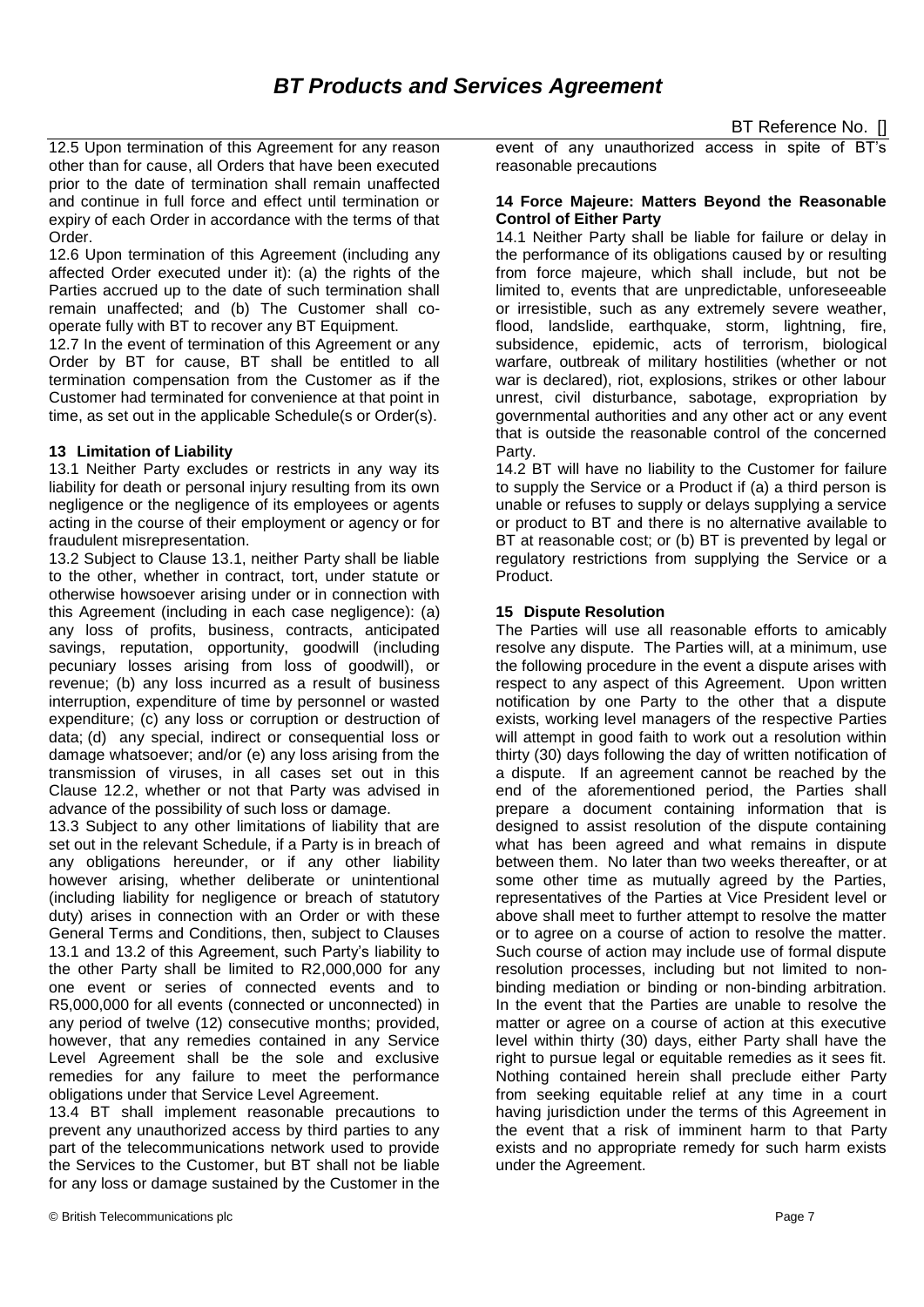# *BT Products and Services Agreement*

# BT Reference No. []

## **16 Notices**

16.1 Except for notices given in accordance with Clause 3.5, all notices given under this Agreement shall be in writing, in the English language, unless the Parties agree otherwise or local law and regulations provide otherwise, and shall be sent by prepaid post, facsimile or by electronic mail to: (a) the other Party to an Order at the address; fax number or email address set out on the Order; (b) the other Party to these General Terms and Conditions at the address; fax number or email address set out on the cover page; or (c) either the Party or any other addressee at any other address that a Party has given to the other for that purpose.

16.2 Notices given under this Agreement are deemed to be given by the sender and received by the addressee: (a) if sent by prepaid post, three (3) Business Days from and including the date of postage; or (b) if sent by facsimile, when transmitted to the addressee; but if transmission is on a day that is not a Business Day or after 4 p.m in the addressee's time zone, it is deemed to be duly given and received on the next Business Day; or (c) if sent by electronic mail, when sent to the addressee.

#### **17 Assignment/Subcontracting**

17.1 Either Party reserves the right to assign all or part of this Agreement at any time to any Affiliate, subject to providing the other Party prior written notice of such assignment. Any assignment to a party other than an Affiliate requires the prior written agreement of the other Party.

17.2 This Agreement will be binding on, and inure to the benefit of, the Parties and their successors and permitted assigns.

17.3 BT may subcontract the performance of any of its obligations under this Agreement, but without relieving BT from any of its obligations to the Customer. The Customer agrees and understands that it may need to interact directly with such BT Party for ordering, provisioning or maintaining the Products or Service as directed by BT.

17.4 The Parties acknowledge and agree that the BT Affiliates and Customer Affiliates may agree to enter into Schedules or Orders under this PSA for the provision of Products and/or Services in any country or region outside of Great Britain, and that in all such cases, upon execution of that Schedule or Order: (a) the provision of that Product and/or Service shall be deemed subcontracted by BT to that BT Affiliate, (b) the Parties shall have been deemed to have assigned the benefit received under this Agreement to their respective Affiliates in accordance with clause 17.1, and (c) the Parties are the only persons who may enforce any and all rights arising out of or in connection with this Agreement and shall have sole conduct of all claims and/or proceedings involving any of their respective Affiliates.

17.5 In respect of the provision of Service in the United States of America the following additional provisions will apply: (a) the Customer agrees that on signature of this Agreement the part of this Agreement relating to Service in the United States of America is assigned to BT Americas Inc; and (b) the Customer acknowledges that any claims or disputes relating to this Agreement, including any part of the Service assigned must be made against BT.

#### **18 Governing Law and Jurisdiction**

Unless otherwise agreed in writing, this Agreement and any claims or disputes arising out of, relating to or in connection with it, shall be goverend by the laws of South Africa. The Courts of South Africa shall have exclusive jurisdiction to determine any dispute arising out of or in connection with this Agreement to which the Parties irrevocably submit.

#### **19 Miscellaneous Provisions**

19.1 **Publicity**: Neither Party may publish or use any advertising, sales promotions, press releases, announcements, or other publicity that relates to this Agreement or that uses the trademark, service mark, trade name, logo or other indicia of origin of the other Party or its Affiliates in connection with this Agreement or any Products or Services provided under this Agreement, without the prior written approval of the other Party which shall not unreasonably be withheld.

19.2 **Customer Satisfaction Surveys:** Each Party agrees to co-operate with the reasonable requirements of the other Party in relation to customer satisfaction surveys organised by or on behalf of that Party.

#### **19.3 Data**

19.3.1 'Customer Data' means any data provided or made available by the Customer to BT under or in accordance with this Agreement.

19.3.2 The following terms have the meanings given in the Data Protection Directive (95/46/EC): 'personal data', 'processing', 'data subject', 'data controller' and 'data processor' and/or where applicable, corresponding meaning in any applicable laws with the purpose of covering the same subject matter than the Data Protection Directive (95/46/EC) prevailing in the country where Services may be provided.

19.3.3 **Customer Data** Notwithstanding any other provision in this Agreement, the Customer agrees that, for BT to provide the Services and/or Products, Customer Data may be:

i) held on a variety of systems, networks and facilities worldwide including systems and databases used by BT help desks, service desks and/or network management centres used for providing the Service and/or the Products and/or used for billing, sales, technical, commercial and/or procurement purposes;

ii) located, hosted, managed, accessed or transferred worldwide; and

iii) provided or transferred by BT to any Affiliate, subcontractor or supplier worldwide to the extent necessary to allow that Affiliate, subcontractor or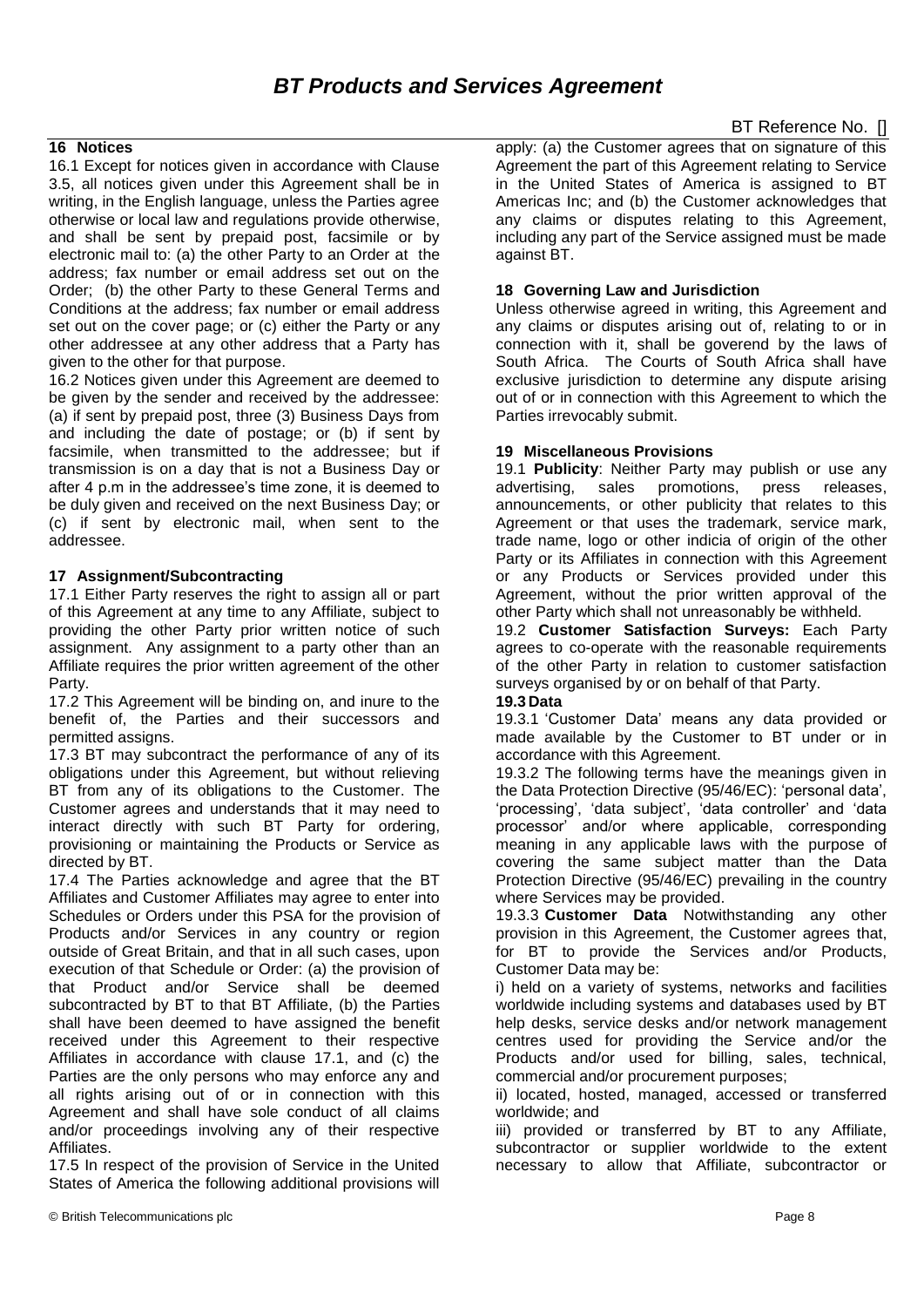supplier to perform its obligations in respect of the Service and/or the Products.

## **19.3.4 Personal Data**

i) The Customer shall notify to BT what personal data, if any, is included in the Customer Data ('Customer Personal Data') and the Customer will provide BT with reasonable written instructions in accordance with clause 16 as to the manner and purpose of the processing by BT to the extent strictly required for the provision of the Services. Any such instructions shall require an amendment in accordance with clause [19.x].

ii) The Customer will be the data controller and BT will be the data processor in relation to any processing of Customer Personal Data.

iii) Each Party shall comply with any data protection laws applicable to it in its processing of Customer Personal Data under or by virtue of this Agreement.

iv) BT will only process Customer Personal Data to the extent necessary to provide the Services and/or Products in accordance with this Agreement and will:

(a) implement and maintain measures, in accordance with its security policies as amended from time to time, to protect Customer Personal Data against accidental or unlawful destruction or accidental loss, alteration, unauthorised disclosure or access; and

(b) transfer Customer Personal Data outside of the EEA, including to Affiliates, subcontractors or suppliers where required to provide the Services.

v) The Customer shall provide sufficient notice and obtain sufficient consent and authorisation, under any applicable laws, from any relevant data subject to permit the processing of any Customer Personal Data by BT, its respective Affiliates, subcontractors or suppliers as provided for in this Agreement.

vi) The Customer agrees that BT, to the extent permitted by law, will not be liable for any complaint, claim or action brought by a data subject arising from any action or omission by BT to the extent that such action or omission:

(a) resulted from any failure by the Customer to comply with this Clause 19.3.4; or

(b) resulted from BT complying with any instructions of Customer or acting on behalf of the Customer in accordance with those instructions,

and the Customer shall indemnify, hold harmless and defend BT from and against any such claims or actions brought against BT.

## 19.4 **Legal and Regulatory Compliance:**

19.4.1 Each Party will comply with all laws and regulations that apply to its activities under this Agreement, including any that apply to the Products and Services provided under this Agreement.

#### 19.5 **Anti-Corruption and Bribery Act Compliance**:

In connection with any actions or activities associated with this Agreement or in connection with the relationship between the Parties, neither Party shall engage in any unlawful trade practices or any other practices that are in violation of the U.S. Foreign Corrupt Practices Act, the U.K. Bribery Act of 2010, or any other

law that prohibits bribery or similar activity. Each Party shall ensure that neither it nor its Affiliates, subcontractors and agents: either directly or indirectly. seek, receive, accept, give, offer, agree or promise to give any money, facilitation payment, or other thing of value from or to anyone (including but not limited to government or corporate officials or agents) as an improper inducement or reward for or otherwise on account of favorable action or forbearance from action or the exercise of influence; or fail to establish appropriate safeguards to protect against such prohibited actions. Each Party shall, upon request from the other Party, provide evidence of the steps being taken to avoid prohibited actions, including the establishment of policies, practices, and/or business controls with respect to these laws. To the extent permitted by the relevant authority, each Party shall promptly inform the other Party of any official investigation with regard to alleged breaches of the above laws that are related in any way to this Agreement.

19.6 **Export Control:** The Parties acknowledge that Products, Software, and technical information (including, but not limited to, service, technical assistance and training) provided under this Agreement may be subject to export laws and regulations of other countries, and any use or transfer of the such Products, Software, and technical information must be in compliance with all applicable regulations and international trade sanctions. The Parties will not use, distribute, transfer, or transmit the Products, Software, or technical information (even if incorporated into other products) except in compliance with all applicable export regulations and trade sanctions. If requested by either Party, the other Party also agrees to sign written assurances and other exportrelated documents as may be required to comply with all applicable export regulations.

19.7 **UK Regulatory Compliance:** Where Regulated Service(s) are to be provided within the UK under this Agreement, the terms and conditions and prices for Regulated Service are published on BT's website at [www.bt.com](http://www.bt.com/) and may be amended by BT from time to time. For the avoidance of doubt, the terms and conditions and prices published on BT's website for Regulated Service, and any amendments thereto, shall govern the provision of Regulated Service to the exclusion of all other terms and conditions and prices in this Agreement. If BT is required in order to comply with law or regulation to modify the Service or amend the terms and conditions or prices, BT reserves the right to do so and notify the Customer as soon as possible of any such modification and any terms and conditions (including Charges) associated with such modification, except in the case of Regulated Service where any such changes will be published as set out in this clause. If a legal or regulatory intervention or ruling of any sort prevents the accomplishment of the purpose of this Agreement, the Customer and BT shall immediately commence good faith negotiations to explore whether a similar economic effect can be obtained consistent with

# BT Reference No. []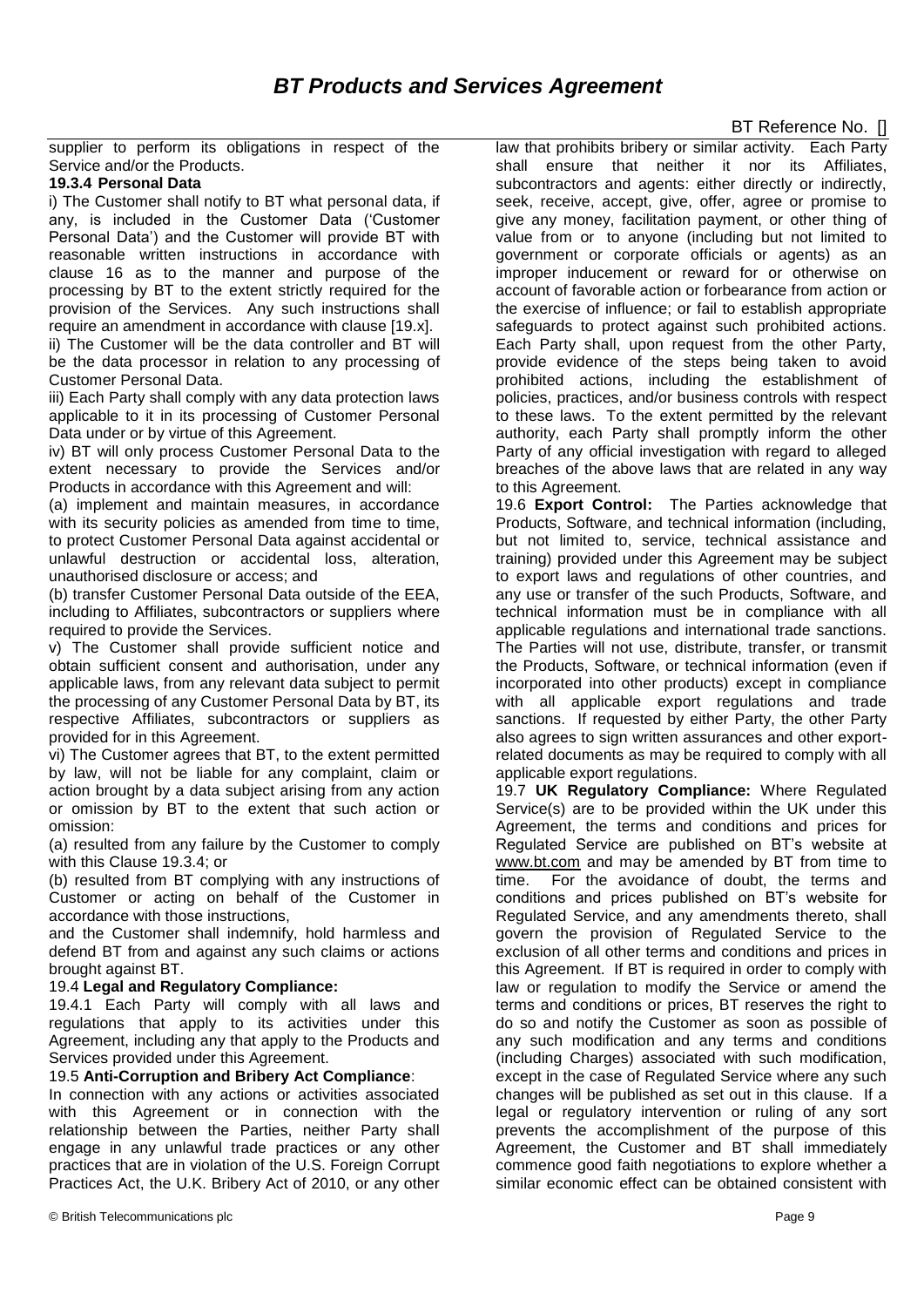the applicable legal or regulatory requirements. The delay or failure by BT to perform any of its obligations under this Agreement that is caused by or materially contributed to by a restriction of a legal or regulatory nature that affects, wholly or partly, the provision of the Service, shall not constitute a breach of this Agreement.

19.8 **Non-UK Regulatory Compliance:** Where Regulated Service(s) are to be provided outside of the UK under this Agreement, the Parties shall comply with the terms and conditions and prices, if applicable, of any applicable tariffs, regulations, or statutes. In the event of changes to such tariffs, regulations, or statutes during the term of any Order for such Regulated Services, such changes shall be effective pursuant to their terms. If a legal or regulatory intervention or ruling of any sort prevents the continued provision of any Regulated Service or materially changes the Regulated Service so that it is no longer consistent with the purpose of this Agreement, BT shall promptly commence good faith discussions with the Customer on any alternative Service or on any appropriate migration away from that Regulated Service so as to minimize any disruption to the Customer.

19.9 **Where BT acts as Customer's Agent for Third**  Party Service: It may be necessary in certain jurisdictions, including for regulatory, licensing or tax reasons, for the Customer to obtain the Service, or part of the Service, directly from a third party service provider under a separate agreement. Where BT manages such agreement on behalf of the Customer, it will only do so as an agent of the Customer whereby BT's responsibility will be limited to performance of the specific obligations as set out in the applicable Schedule, and BT will not assume any liability under such agreement.

19.10 **Capacity:** Each Party warrants that it has the necessary rights, licences and permissions to enter into and perform its obligations under this Agreement.

19.11 **Rights of Third Parties:** This Agreement does not create any right enforceable by any party who is not the Customer or BT ("Third Party") under the Contracts (Rights of Third Parties) Act 1999 but this does not affect any right or remedy of a Third Party which exists or is available apart from that Act.

19.12 **Inducement:** The Parties acknowledge and agree that they have not been induced to enter into this Agreement by any representation, warranty or other assurance not expressly incorporated into the agreement, except that nothing in this clause shall limit or exclude any liability for fraud.

19.13 **No Waiver:** Except as otherwise specifically provided in this Agreement, no failure to exercise, or delay in exercising, any right, power or privilege set out in this Agreement will operate as a waiver of any right, power or privilege.

19.14 **Severance:** If any provision of this Agreement is held to be invalid or unenforceable, it will be severed from this Agreement, the remaining provisions will remain in full force and effect, and the Parties will use reasonable endeavours to promptly negotiate replacement in good faith.

19.15 **Survival of Obligations:** The Parties' rights and obligations, whose nature is such that they should continue beyond the termination of this Agreement, shall survive termination of this Agreement.

19.16 **Entire Agreement:** This Agreement supersedes all prior oral or written understandings and/or representations between the Parties (unless specifically incorporated into this Agreement) and constitutes the entire agreement with respect to its subject matter. This Agreement may not be amended, modified or supplemented except by a document in writing signed by authorised representatives of both Parties executing these General Terms and Conditions. The Parties to an Order may amend, modify or supplement the terms of that Order by a document in writing executed by authorised representatives of both Parties to that Order.